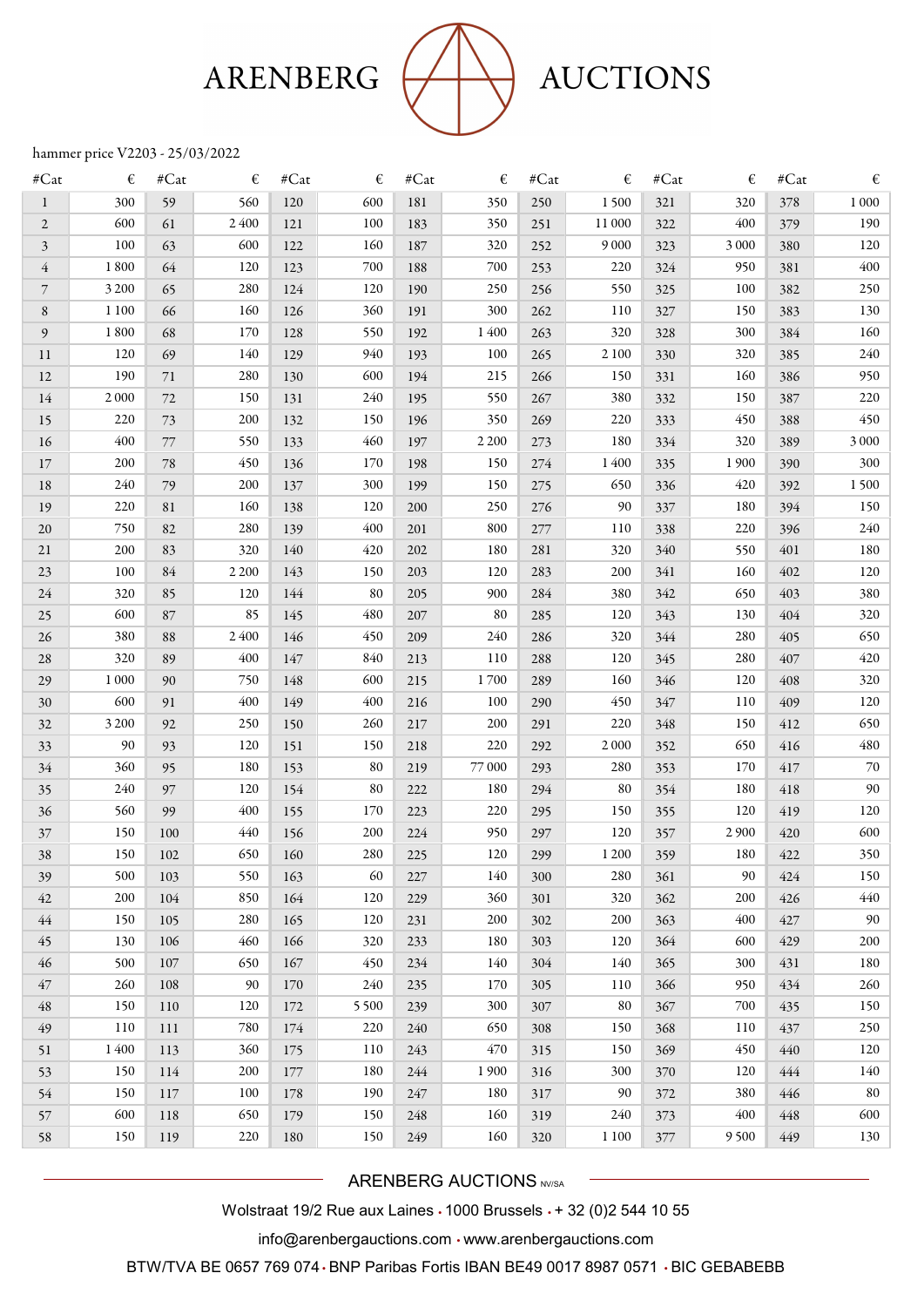## ARENBERG



### **AUCTIONS**

### hammer price V2203 - 25/03/2022

| $\#Cat$ | €       | #Cat | €       | #Cat | €       | $\#Cat$ | €       | #Cat | €       | #Cat | €       | $\#Cat$ | €       |
|---------|---------|------|---------|------|---------|---------|---------|------|---------|------|---------|---------|---------|
| 451     | 1500    | 525  | 480     | 578  | 340     | 637     | 400     | 696  | 320     | 750  | 300     | 801     | 1700    |
| 453     | 200     | 527  | 360     | 579  | 320     | 638     | 400     | 697  | 280     | 751  | 290     | 802     | 8500    |
| 454     | 400     | 528  | 1 200   | 581  | 2 2 0 0 | 639     | 320     | 698  | 600     | 754  | 400     | 803     | 2500    |
| 455     | 120     | 529  | 170     | 583  | 400     | 640     | 80      | 699  | 280     | 756  | 160     | 804     | 4 2 0 0 |
| 457     | 200     | 530  | 550     | 587  | 700     | 641     | 450     | 701  | 100     | 757  | 80      | 806     | 1 300   |
| 458     | 120     | 532  | 60      | 589  | 13 000  | 642     | 100     | 705  | 120     | 758  | 300     | 807     | 1 200   |
| 459     | 250     | 534  | 500     | 590  | 1 1 0 0 | 643     | 400     | 706  | 280     | 759  | 1 1 0 0 | 808     | 650     |
| 460     | 180     | 535  | 250     | 592  | 180     | 645     | 90      | 707  | 320     | 760  | 750     | 809     | 400     |
| 462     | 550     | 537  | 260     | 593  | 750     | 646     | 160     | 708  | 3 3 0 0 | 761  | 550     | 810     | 2400    |
| 463     | 150     | 538  | 550     | 594  | 5 0 0 0 | 647     | 800     | 709  | 150     | 762  | 1 1 0 0 | 811     | 360     |
| 464     | 220     | 539  | 35      | 595  | 5 5 0 0 | 649     | 400     | 710  | 190     | 763  | 320     | 813     | 13 000  |
| 472     | 400     | 540  | 1800    | 596  | 800     | 650     | 1 200   | 712  | 150     | 764  | 380     | 814     | 1 200   |
| 473     | 200     | 541  | 360     | 598  | 750     | 651     | 160     | 713  | 400     | 765  | 1 1 0 0 | 815     | 1800    |
| 475     | 550     | 542  | 240     | 600  | 850     | 652     | 2600    | 714  | 750     | 766  | 1 1 0 0 | 816     | 380     |
| 476     | 450     | 543  | 500     | 601  | 380     | 653     | 480     | 715  | 850     | 767  | 500     | 817     | 380     |
| 477     | 750     | 544  | 320     | 602  | 950     | 654     | 95      | 716  | 150     | 768  | 260     | 818     | 450     |
| 478     | 280     | 547  | 170     | 603  | 320     | 655     | 650     | 717  | 100     | 770  | 240     | 819     | 340     |
| 481     | 75      | 548  | 240     | 604  | 3500    | 657     | 260     | 718  | 200     | 771  | 120     | 820     | 1800    |
| 482     | 150     | 549  | 420     | 606  | 240     | 658     | 240     | 719  | 400     | 772  | 1 3 0 0 | 821     | 550     |
| 483     | 280     | 550  | 200     | 608  | 300     | 659     | 120     | 721  | 300     | 774  | 600     | 822     | 450     |
| 486     | 450     | 551  | 340     | 609  | 2500    | 660     | 340     | 722  | 260     | 775  | 7 0 0 0 | 823     | 200     |
| 487     | 200     | 552  | 200     | 610  | 1600    | 661     | 270     | 723  | 220     | 776  | 3 2 0 0 | 824     | 500     |
| 488     | 600     | 553  | 120     | 611  | 1500    | 662     | 200     | 724  | 900     | 777  | 600     | 826     | 1500    |
| 489     | 450     | 555  | 340     | 612  | 1600    | 663     | 180     | 726  | 150     | 778  | 100     | 827     | 4400    |
| 491     | 70      | 556  | 460     | 615  | 3 2 0 0 | 664     | 5 0 0 0 | 727  | 1 2 0 0 | 779  | 750     | 828     | 380     |
| 494     | 250     | 557  | 280     | 616  | 180     | 665     | 100     | 729  | 800     | 780  | 1 0 0 0 | 829     | 280     |
| 495     | 180     | 558  | 120     | 617  | 550     | 666     | 1 0 0 0 | 730  | 650     | 781  | 1 200   | 830     | 1700    |
| 497     | 360     | 559  | 700     | 618  | 600     | 667     | 850     | 731  | 1 3 0 0 | 782  | 1400    | 831     | 1800    |
| 498     | 130     | 560  | 400     | 619  | 600     | 669     | 650     | 732  | 3400    | 783  | 300     | 832     | 380     |
| 499     | 150     | 562  | 90      | 621  | 900     | 671     | 160     | 733  | 400     | 784  | 1 200   | 833     | 1 1 0 0 |
| 500     | 3 0 0 0 | 563  | 190     | 622  | 700     | 672     | 400     | 734  | 190     | 785  | 700     | 834     | 490     |
| 502     | 900     | 564  | 260     | 623  | 4500    | 674     | 380     | 735  | 650     | 786  | 1400    | 836     | 380     |
| 506     | 1400    | 565  | 260     | 624  | 1700    | 676     | 380     | 736  | 500     | 787  | 600     | 837     | 220     |
| 507     | 80      | 566  | 200     | 625  | 500     | 680     | 110     | 738  | 2400    | 788  | 110     | 838     | 220     |
| 510     | 440     | 567  | 2 2 0 0 | 626  | 200     | 681     | 190     | 739  | 80      | 790  | 150     | 839     | 3 2 0 0 |
| 511     | 1700    | 568  | 320     | 627  | 500     | 685     | 800     | 740  | 600     | 791  | 650     | 840     | 480     |
| 515     | 450     | 569  | 180     | 628  | 260     | 687     | 6500    | 741  | 600     | 792  | 750     | 841     | 500     |
| 516     | 180     | 570  | 180     | 629  | 550     | 688     | 2500    | 742  | 380     | 794  | 2800    | 842     | 2400    |
| 517     | 1800    | 571  | 280     | 630  | 1900    | 689     | 2 0 0 0 | 743  | 300     | 795  | 2 8 0 0 | 843     | 900     |
| 518     | 140     | 572  | 650     | 631  | 3800    | 690     | 380     | 745  | 250     | 796  | 3400    | 845     | 800     |
| 519     | 320     | 573  | 380     | 632  | 110     | 691     | 950     | 746  | 450     | 797  | 1 1 0 0 | 846     | 190     |
| 520     | 1 0 0 0 | 575  | 260     | 634  | 110     | 693     | 90      | 747  | 600     | 798  | 1 200   | 847     | 1700    |
| 521     | 160     | 576  | 460     | 635  | 180     | 694     | 180     | 748  | 300     | 799  | 2400    | 848     | 220     |
| 524     | 340     | 577  | 700     | 636  | 280     | 695     | 3 0 0 0 | 749  | 1700    | 800  | 7500    | 850     | 320     |

ARENBERG AUCTIONS NV/SA

Wolstraat 19/2 Rue aux Laines • 1000 Brussels • + 32 (0)2 544 10 55

info@arenbergauctions.com • www.arenbergauctions.com

BTW/TVA BE 0657 769 074 • BNP Paribas Fortis IBAN BE49 0017 8987 0571 • BIC GEBABEBB